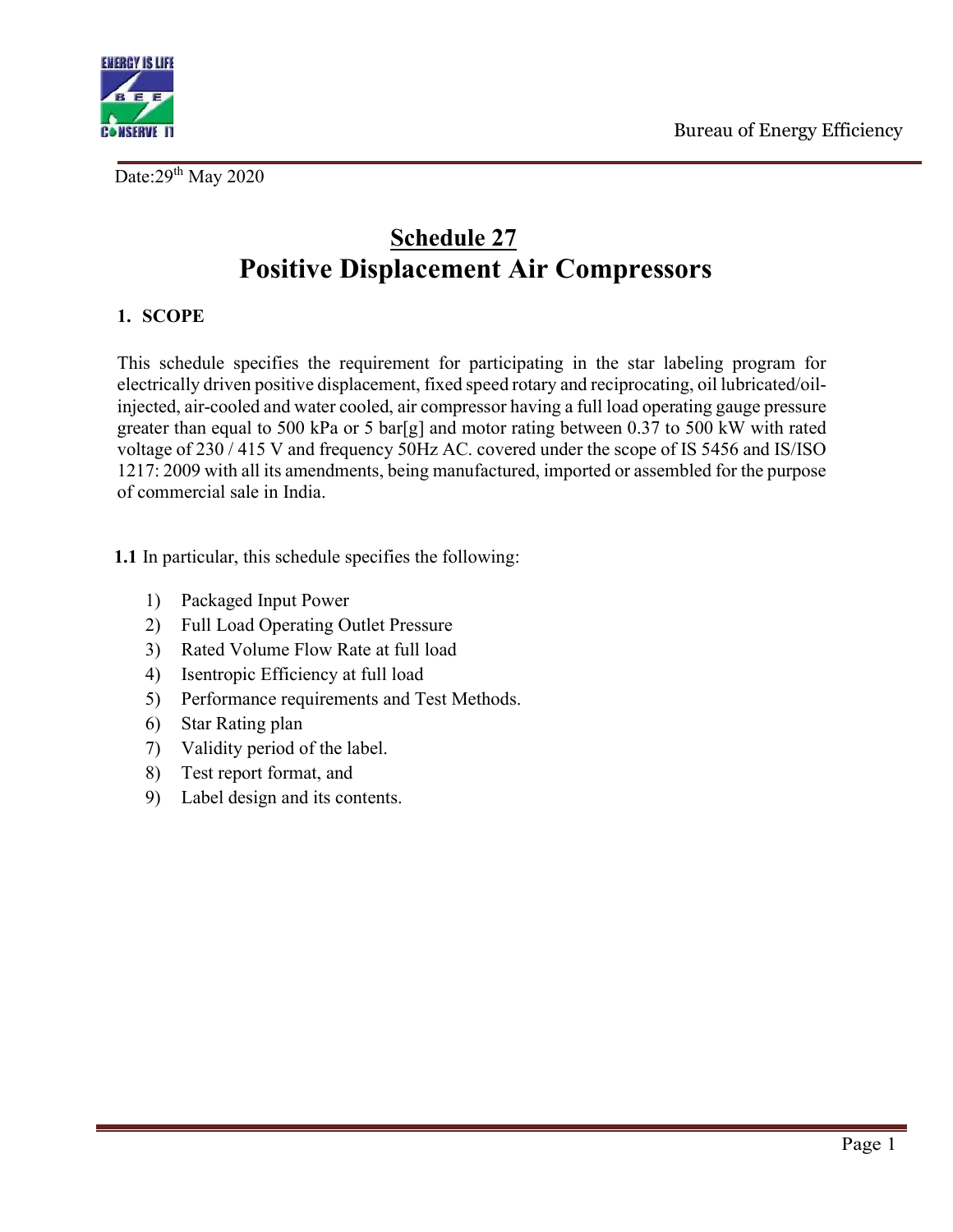

# 2 REFERENCE

This schedule shall be read in conjunction with the following standards for the purpose of star labelling program:

| <b>Reference Standard</b>             | <b>Title of the Standard</b>                                                                                                     |  |
|---------------------------------------|----------------------------------------------------------------------------------------------------------------------------------|--|
| IS/ISO 1217: 2009 with all amendments | Displacement compressors — Acceptance tests and<br>Calculation of isentropic efficiency and relationship with<br>specific energy |  |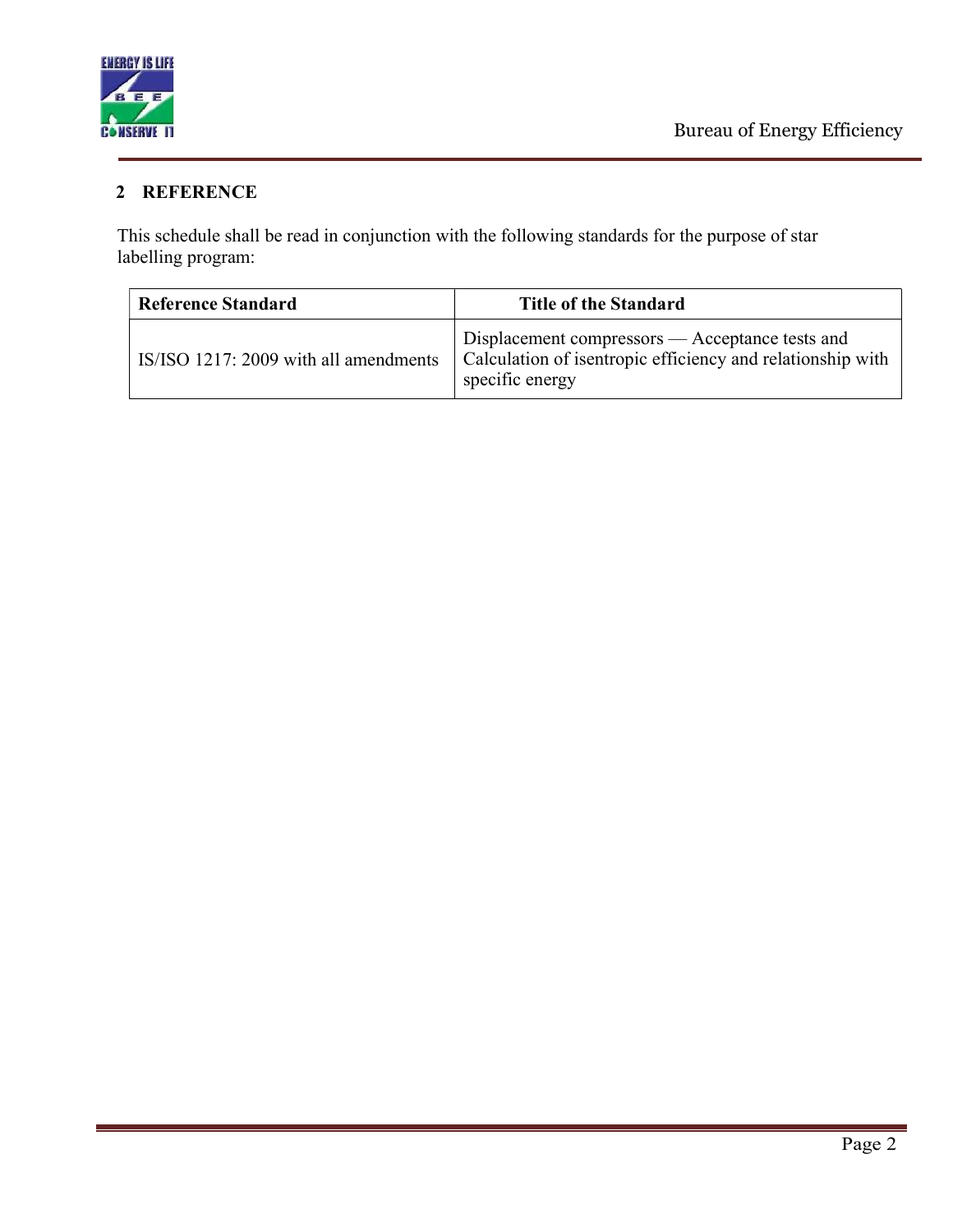

# 3 TERMINOLOGY

For this schedule, the following definitions in addition to those given in IS 5456 and IS/ISO 1217 and its amendments shall apply:

- **3.1 Packaged Air Compressor:** It is defined as a compressor with prime mover, transmission, fully piped and wired internally, including ancillary and auxiliary items of equipment stationary or mobile (portable unit) where these are within the scope of supply. Auxiliaries shall include oil pump, cooling fan and integral compressed air dryer.
- 3.2 Volume Flow Rate: It is defined as the air compressed and delivered at the standard discharge point, referred to conditions prevailing at standard inlet point. It is measured at terminal outlet of packaged compressor.
- 3.3 Full Load Operating Pressure: It refers to the discharge pressure, determined at full-load conditions. It shall be measured at the packaged air compressor discharge terminal after the aftercooler.
- 3.4 Packaged Input Power: It is the sum of the electrical power inputs to the prime mover and any ancillaries and auxiliaries driven from the compressor shaft or by a separate prime mover.
- 3.5 Specific Power Consumption: It is defined as packaged power input in kW per unit of compressor actual volume flow rate. For the purpose of this star rating program of air compressors, it shall be specified as  $kW/100$  cfm or  $kW/m^3/s$ .
- **3.6 Isentropic Power**: It is power that is theoretically required to compress an ideal gas under constant entropy, from given inlet conditions to a given discharge pressure. It is given by the formula in Annexure H.3 of ISO 1217 Amendment 1:

$$
P_{isen} = q_{V1} \cdot P_1 \cdot \frac{\kappa}{\kappa - 1} \cdot \left[ \left( \frac{P_2}{P_1} \right)^{\frac{\kappa - 1}{\kappa}} - 1 \right]
$$

**3.7 Isentropic Efficiency:** It is ratio of the required isentropic power to measured power for the same specified boundaries with the same gas and the same inlet conditions and outlet pressure. It is expressed as percentage given by the formula:

$$
\eta_{isen} = \left(\frac{P_{isen}}{P_{real}} \times 100\right) \%
$$

Where  $P_{\text{isen}}$  refer to isentropic power and  $P_{\text{real}}$  refers to the packaged input power of the compressor.

- 3.8 Label: Any written, printed, marked, stamped or graphic matter affixed to, or appearing on the product and the packaging provided always that the product inside the packaging to which the label is thus applied conforms to every requirement of this schedule.
- 3.9 Validity of Label: The validity period of Isentropic Efficiency Rating table specified in this schedule.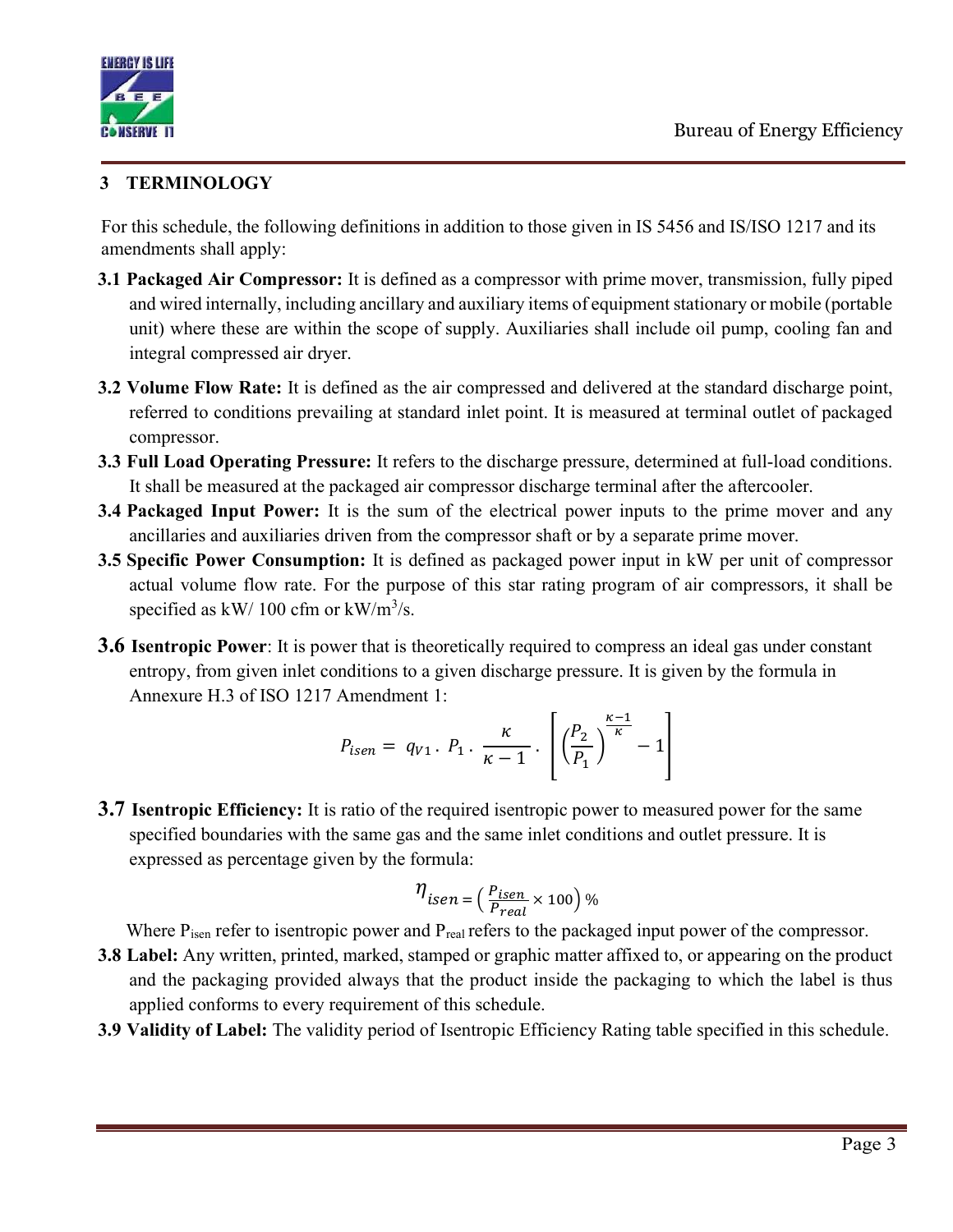

#### 4 TESTING PARAMETERS

All the tests such shall be conducted as per IS/ISO 1217.

- 4.1 Full Load Operating Pressure: The test shall be carried out as per IS/ISO 1217 section 5.2.
- 4.2 Rated Volume Flow Rate at Full Load Operating Pressure: The test shall be carried out as per IS/ISO 1217 section C.2.2.
- 4.3 Total Package Input Power at Rated Capacity and Full Load Operating Pressure: The test shall be carried out as per IS/ISO 1217 section C.2.4.
- 4.4 Specific Power Consumption at Rated Capacity and Full Load Operating Pressure: The test shall be carried out as per IS/ISO 1217 section C4.4.
- 4.5 Isentropic Efficiency at Rated Capacity and Full Load Operating Pressure: The test shall be referred to Annexure H specified in ISO 1217 Amendment 1: 2016 and calculated using formula mentioned in clause 5 testing guidelines.

#### 5 TESTING GUIDELINES

Methods of Tests: The methodology and the test protocol for measurement of the test parameters specified in this schedule shall be as per latest version of IS/ISO 1217 with all amendments. The methodology and the test protocol for calculating Isentropic Efficiency shall also be in accordance new Annexure H specified in ISO 1217 Amendment 1: 2016. The energy efficiency parameter for the allotment of star ratings under this scheme shall be based on Isentropic Efficiency.

Calculation of Isentropic Efficiency of fixed speed positive displacement air compressors: The isentropic efficiency of reciprocating and rotary air compressors shall be calculated at full load conditions, as per IS/ISO 1217 and its amendments using the formula shown below. Appropriate correction factors shall be applied as per section C.4 of IS/ISO 1217. It is assumed that isentropic exponent, κ is equal to 1.4.

$$
\eta_{isen} = \left(\frac{3.5 * q_{V1}(m^3/s) * P_1(Pa) * \left(\left(\frac{P_2(Pa)}{P_1(Pa)}\right)^{0.2857} - 1\right)}{P_{real}(W)} \times 100\right)\%
$$

Where:

 $\eta_{\rm isen}$  = isentropic efficiency of the air compressor, at full load conditions

 $qv_1 =$  volume flow rate  $(m^3/s)$ , at full load;

 $P_2$  = outlet absolute pressure (Pa), at full load;

 $P_1$  = inlet absolute pressure (Pa), at full load;

 $P_{\text{real}}$  = package electric input power (W), at full load.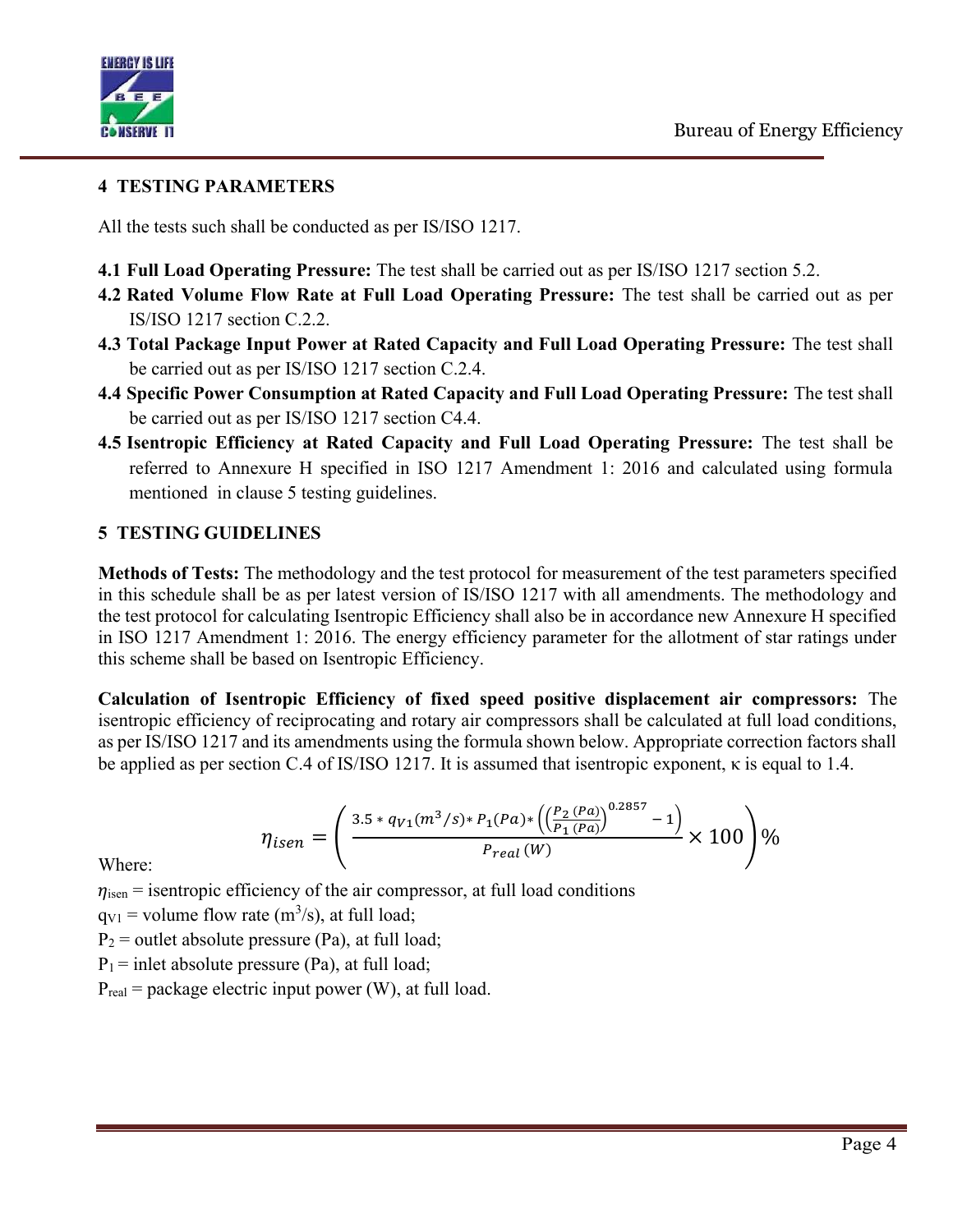

#### 6 TEST REPORT

Test reports will only be accepted from laboratories accredited by accrediting agencies such as NABL in India or any other accreditation bodies who are signatory to MRA with APAC and/or ILAC in India as well as overseas/other countries. The results of test shall be reported in the prescribed format as given in Annexure A of this schedule.

### 7 TOLERANCE LIMIT

For the purpose of rating allotment and check testing, tolerance limits shall be applicable only on measured parameters tested as per IS/ISO 1217 including, but not limited to, volume flow rate, inlet pressure, discharge pressure and packaged input power. The declared performance values (nominal ratings) shall be considered valid if the measured parameters lie within their respective tolerances as defined in IS/ISO 1217.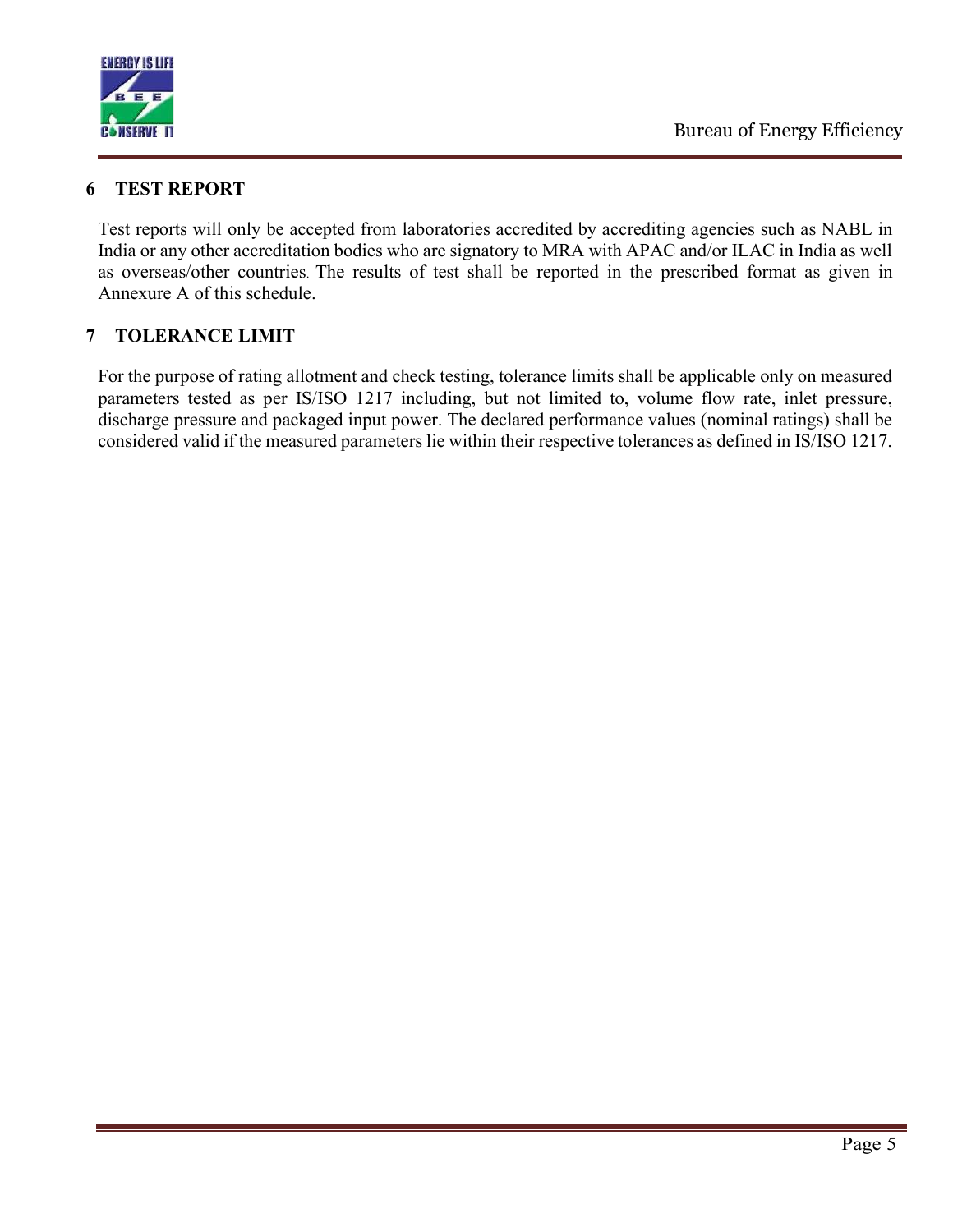### 8 RATING PLAN

The star rating parameter for the labelling program shall be Isentropic Efficiency.

Isentropic efficiency thresholds for Air Cooled Positive displacement compressors (Reciprocating and Rotary) are specified in Table 1.

| $\mathbf{v}$ and if only pate of Launch to $\mathbf{v}$ December 2022) |                                            |                                           |                                                          |                                            |                                                     |
|------------------------------------------------------------------------|--------------------------------------------|-------------------------------------------|----------------------------------------------------------|--------------------------------------------|-----------------------------------------------------|
| Range of Isentropic Efficiency <i>n</i> isen % for Motor Ratings       |                                            |                                           |                                                          |                                            |                                                     |
| <b>Star</b><br>Rating                                                  | Motor Ratings (kW)                         |                                           |                                                          |                                            |                                                     |
|                                                                        | $0.37$ kW $\leq$ Motor<br>rating $< 11$ kW | 11 kW $\leq$ Motor<br>rating $\leq 30$ kW | $37 \text{ kW} \leq \text{Motor}$<br>rating $\leq$ 55 kW | 75 kW $\leq$ Motor<br>rating $\leq 185$ kW | $200 \text{ kW} \leq M$ otor<br>rating $\leq$ 500kW |
| $\mathbf{1}$                                                           | $44 \leq$ <i>n</i> isen < 50               | $54 \leq \eta$ isen < 60                  | $66 \leq$ nisen < 70                                     | $71 \leq$ <i>n</i> isen < 75               | $73 \leq \eta$ isen < 77                            |
| 2                                                                      | $50 \leq \eta$ isen < 56                   | $60 \leq \eta$ isen < 66                  | $70 \leq \eta$ isen < 74                                 | $75 \leq$ nisen < 79                       | $77 \leq$ $\eta$ isen < 81                          |
| 3                                                                      | $56 \leq$ <i>n</i> isen < 62               | $66 \leq$ $\eta$ isen < 72                | $74 \leq \eta$ isen < 78                                 | $79 \leq$ nisen < 83                       | $81 \leq$ <i>n</i> isen < 85                        |
| 4                                                                      | $62 \leq$ nisen < 68                       | $72 \leq$ nisen < 78                      | $78 \leq \eta$ isen < 82                                 | $83 \leq$ nisen < 87                       | $85 \leq \eta$ isen < 89                            |
| 5                                                                      | $\eta$ isen $\geq 68$                      | $\eta$ isen $\geq$ 78                     | $\eta$ isen $\geq 82$                                    | $\eta$ isen $\geq 87$                      | $\eta$ isen $\geq$ 89                               |

Table 1 Star Rating Plan – Voluntary Phase (Valid from Date of Launch to 31st December 2022)

Isentropic efficiency thresholds for Water Cooled Positive displacement compressors (Reciprocating and Rotary) are specified in Table 2.

Table 2

#### Star Rating Plan – Voluntary Phase (Valid from Date of Launch to 31st December 2022)

| Range of Isentropic Efficiency nisen % for Motor Ratings |                                          |                                           |                                                         |  |
|----------------------------------------------------------|------------------------------------------|-------------------------------------------|---------------------------------------------------------|--|
| Star<br>Rating                                           | Motor Ratings (kW)                       |                                           |                                                         |  |
|                                                          | 30 kW $\leq$ Motor rating $\leq$<br>55kW | 75 kW $\leq$ Motor rating $\leq$<br>185kW | 200 kW $\leq$ Motor rating $\leq$<br>500 <sub>k</sub> W |  |
|                                                          | $68 \leq$ <i>n</i> isen < 72             | $73 \leq$ nisen < 77                      | $75 \leq$ <i>n</i> isen < 79                            |  |
|                                                          | $72 \leq$ $\eta$ isen < 76               | $77 \leq$ <i>n</i> isen < 81              | $79 \leq \eta$ isen < 83                                |  |
| 3                                                        | $76 \leq$ $\eta$ isen < 80               | $81 \leq$ <i>n</i> isen < 85              | $83 \leq \eta$ isen < 87                                |  |
| 4                                                        | $80 \leq \eta$ isen < 84                 | $85 \leq$ nisen < 89                      | $87 \leq$ <i>n</i> isen < 91                            |  |
|                                                          | $\eta$ isen $\geq 84$                    | $\eta$ isen $\geq$ 89                     | $\eta$ isen $\geq 91$                                   |  |

There is no negative tolerance for star rating band; the products tested must be at par or better than the star rating band threshold.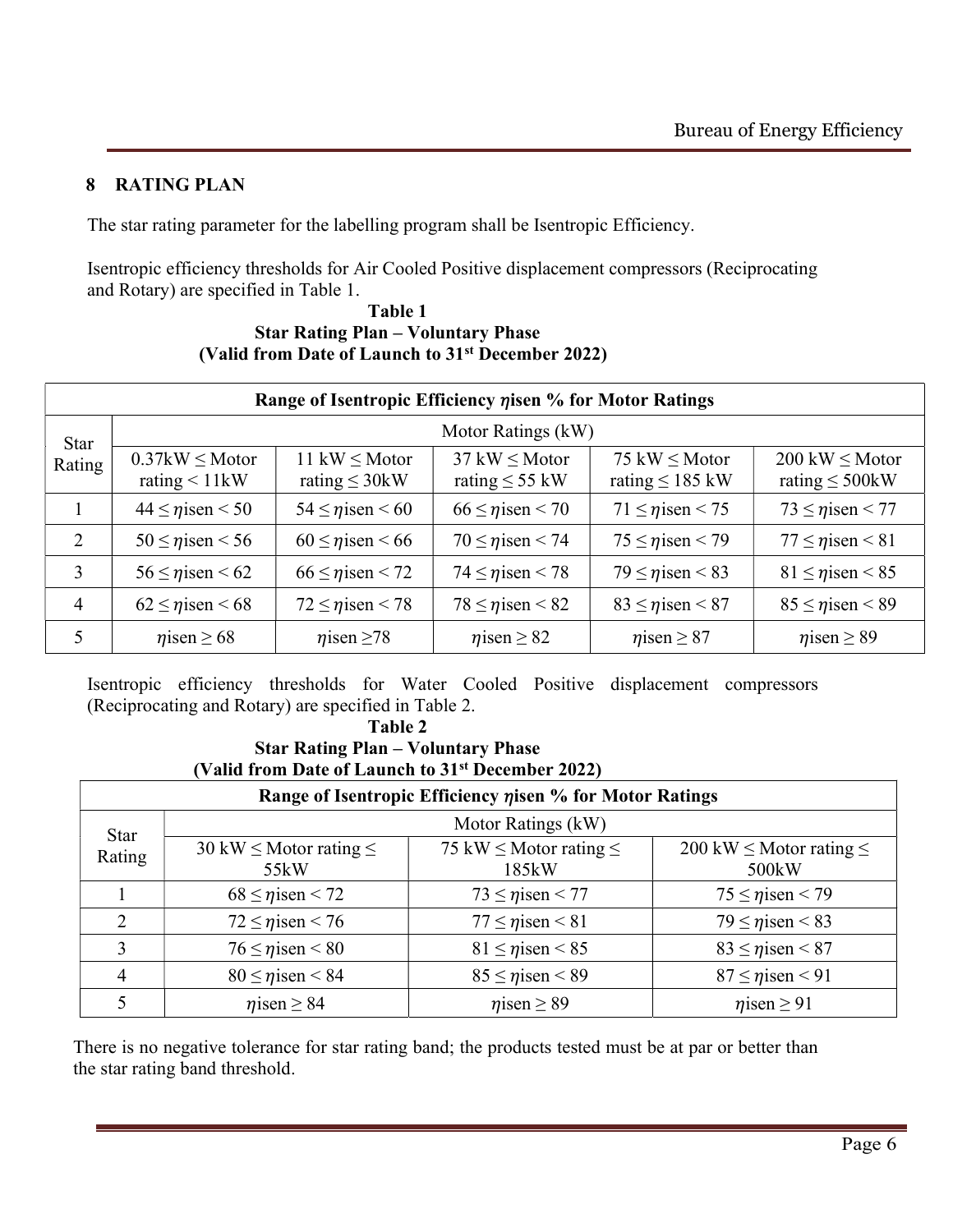#### 9 FEES

- 9.1 For the purpose of registration with BEE, every brand would be required to deposit a refundable label security fee of INR 1,00,000/- (Rupees One Lakh Only), payable by only electronic mode in favor of the Bureau of Energy Efficiency, New Delhi. In case of smallscale industry, the label security fee shall be INR 25,000/- (Rupees Twenty-five thousand only).
- 9.2 Application fee payable for a new model registration shall be INR 2000/- (Rupees Two thousand only), payable by only electronic mode in favor of the Bureau of Energy Efficiency, New Delhi.
- 9.3 Application fee payable on application for renewal of authority to affix labels is INR 1000/- (Rupees One Thousand only) as per BEE norms.
- 9.4 Labelling fee for affixation of label on each unit of air compressor is Rs. 10/kW up to 3-star models and Rs. 5/kW for 4 and 5-star models. The labelling fees shall be collected based on the production data submitted by manufacturers through the online portal.

### 10 LABEL DESIGN AND MANNER OF DISPLAY

#### 10.1 Label Content

The content of the label shall include the following information:

- 1) Efficiency parameter: Isentropic Efficiency(full load) in percent up to 2 decimal places with rounding off as per IS 2.
- 2) Appliance type: Fixed Speed Reciprocating/Rotary
- 3) Brand
- 4) Model and Year of Manufacture
- 5) Operating Pressure (full load) in bar[g] or kPa (gauge pressure)
- 6) Rated Capacity (full load) in cfm or  $m^3/s$
- 7) Specific Power Consumption (full load) in  $kW/100$  cfm or  $kW/m^3/s$  up to 2 decimal places with rounding off as per IS 2.
- 8) Cooling Method: Air Cooled/Water Cooled
- 9) Lubrication Method: Oil-injected/Oil-lubricated
- 10) No. of Stages: One/Two/Three/Four/Five

#### 10.2 Placement of label

The placement of the label shall be at the discretion of the manufacturer where it has clear visibility and is not easily removable. For units not on display, the label shall be attached to the unit and on the exterior of the packaging of the air compressor, at the time of sale.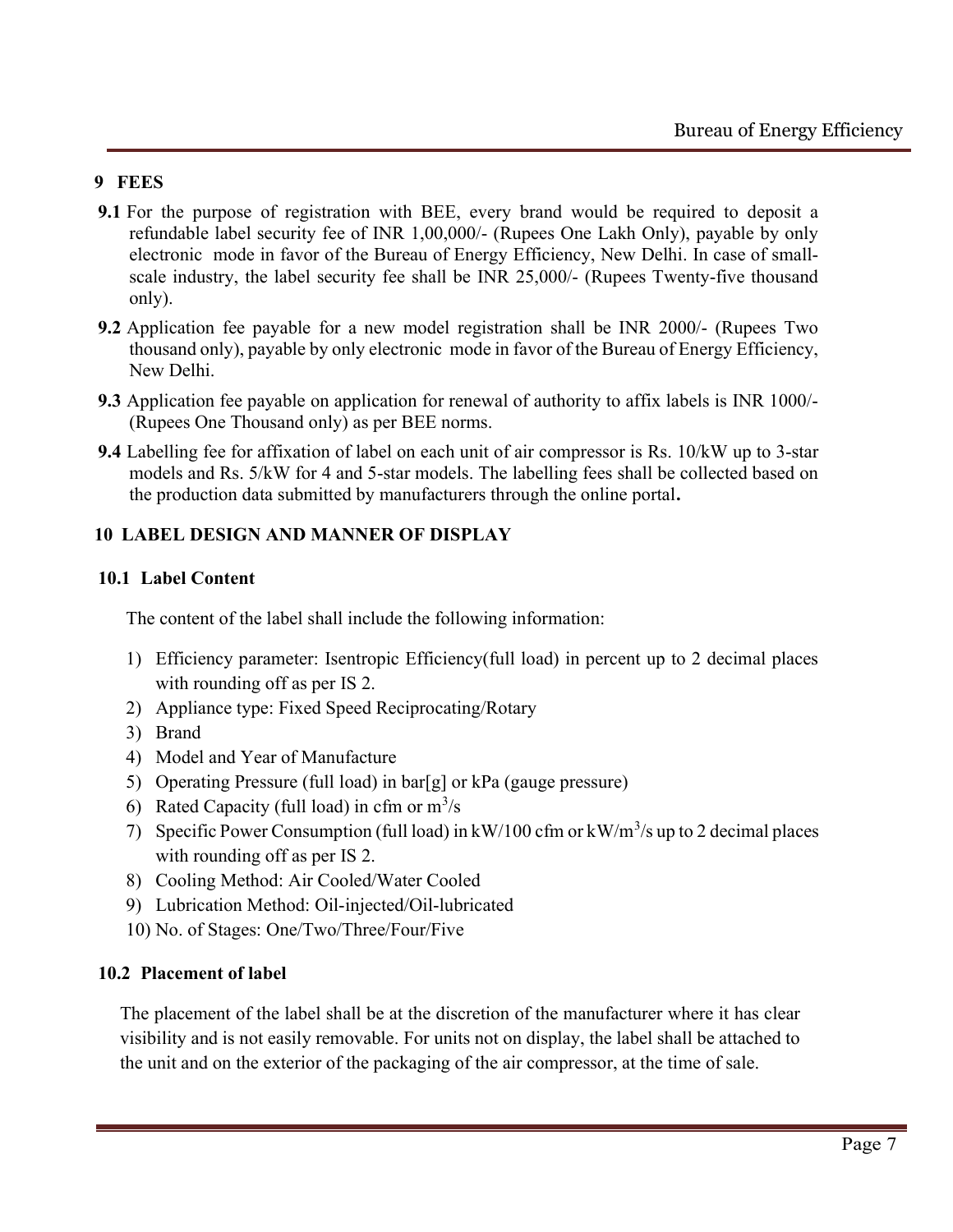### 10.3 Material, Dimension and Shape

The label shall be made of any self-adhesive, corrosion resistant and durable material (aluminum anodized) and shall be cut out as per the dimensions, design and colour scheme as given in Figure 1 to 3.



Figure 1 Dimension of the logo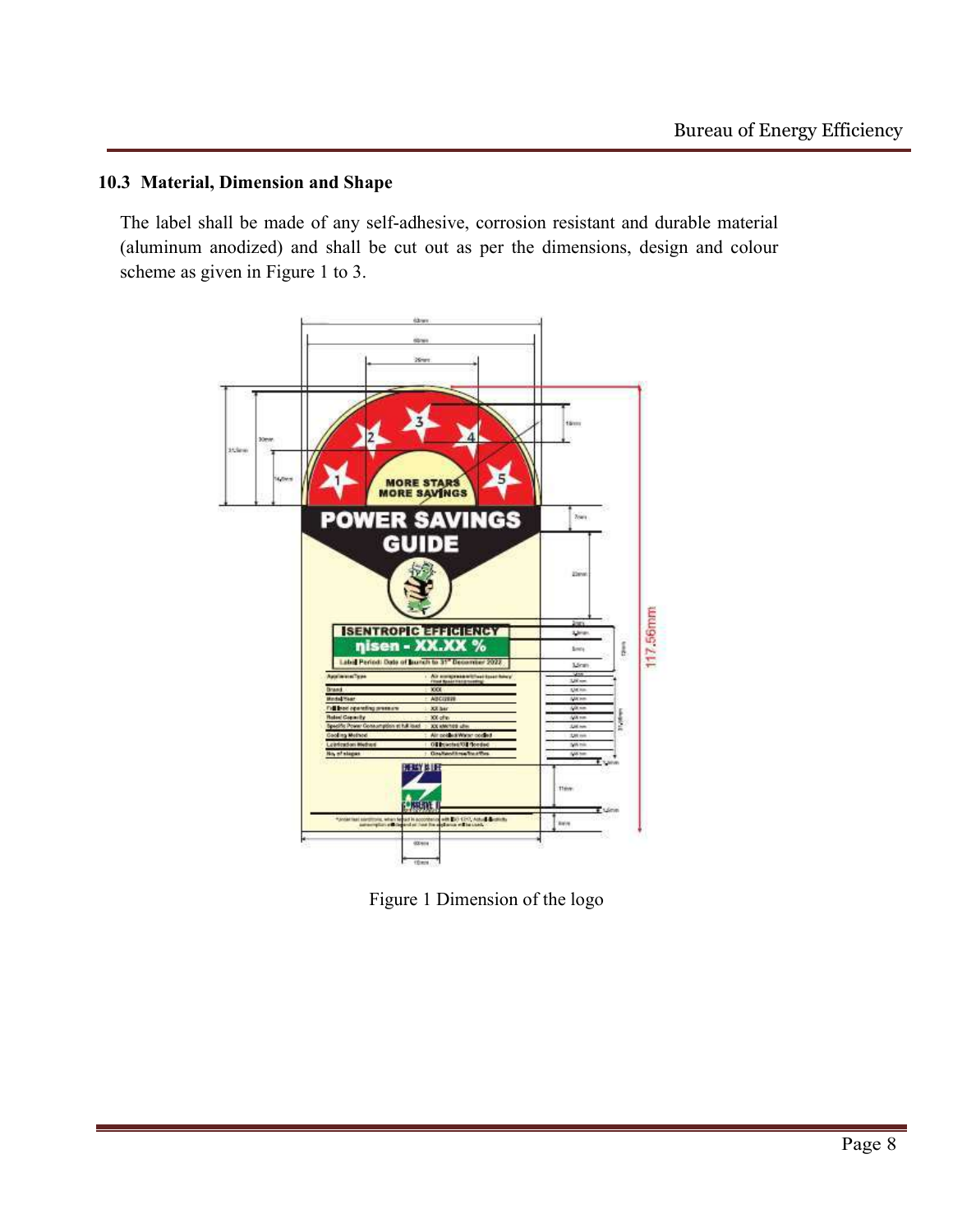#### 10.4 Color scheme

The label shall be printed as per the color scheme given in Figure 2.



Figure 2 Color Scheme for the Label

Note: CDR File is available on BEE Website (www.beestarlabel.com)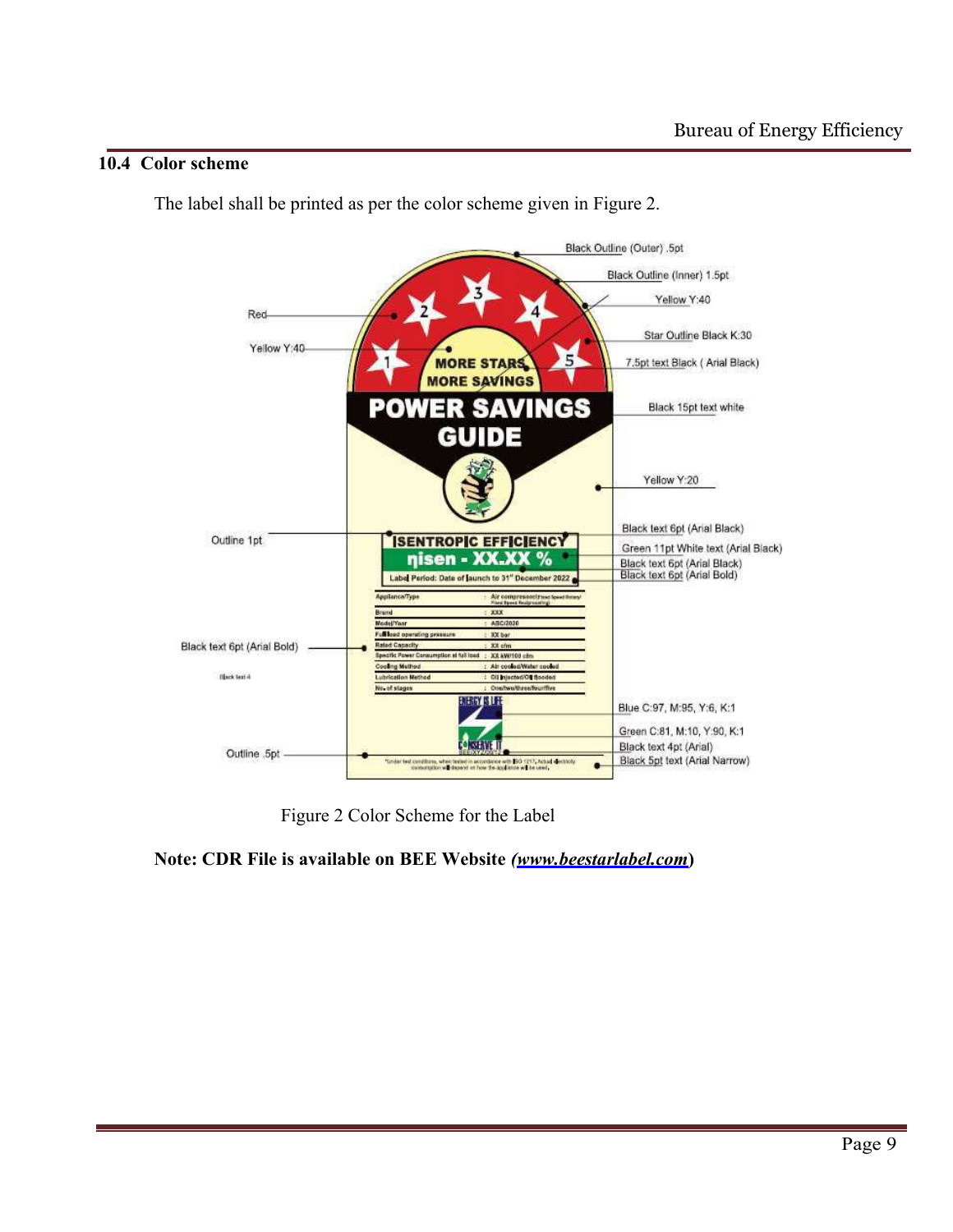### 10.5 Sample Label

An example of a printed star label to be affixed on the model is shown in Figure 3.



Figure 3: Sample Label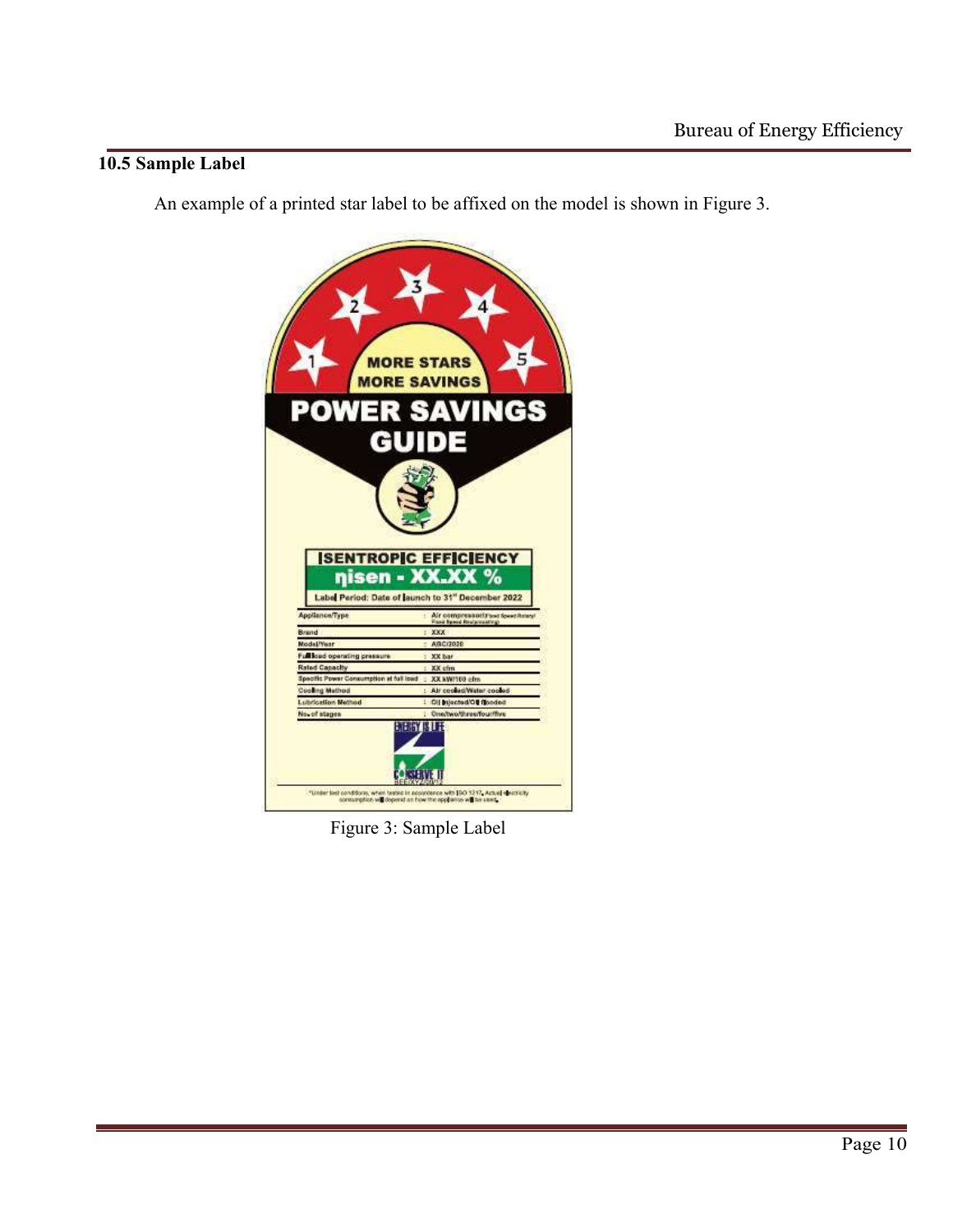#### 11 CHECK TESTING

- a) The Bureau shall from time to time carry out verification process to ensure that the air compressors conform to the star level and other related information displayed on its label and that it complies with the other terms and conditions of permission. All the tests shall be conducted by the BEE, SDA or its authorized representative for the purpose of verification and check testing.
- b) For the purpose of verification, the one sample will be picked up at random from the manufacturer's or supplier's facility by Bureau and testing shall be carried out in an independent laboratory duly accredited by the NABL or the Bureau could conduct testing of registered/labelled model at the facility of permittee by using calibrated test equipment. Either of the method could be used at BEE's discretion.
- c) If the sample fails, the Bureau shall draw two more samples of the model and conduct all the relevant tests specified in this schedule in the presence of authorized representatives from the manufacturer and an officer from by the BEE, SDA or its authorized representative.
- d) Even if one sample fails in the second check testing sample, the Bureau shall direct corrective measures to the concerned manufacturer and shall publish the details of the model for the benefit of the consumers. If those directions are not complied with, the Bureau may initiate adjudication proceedings against the manufacturer.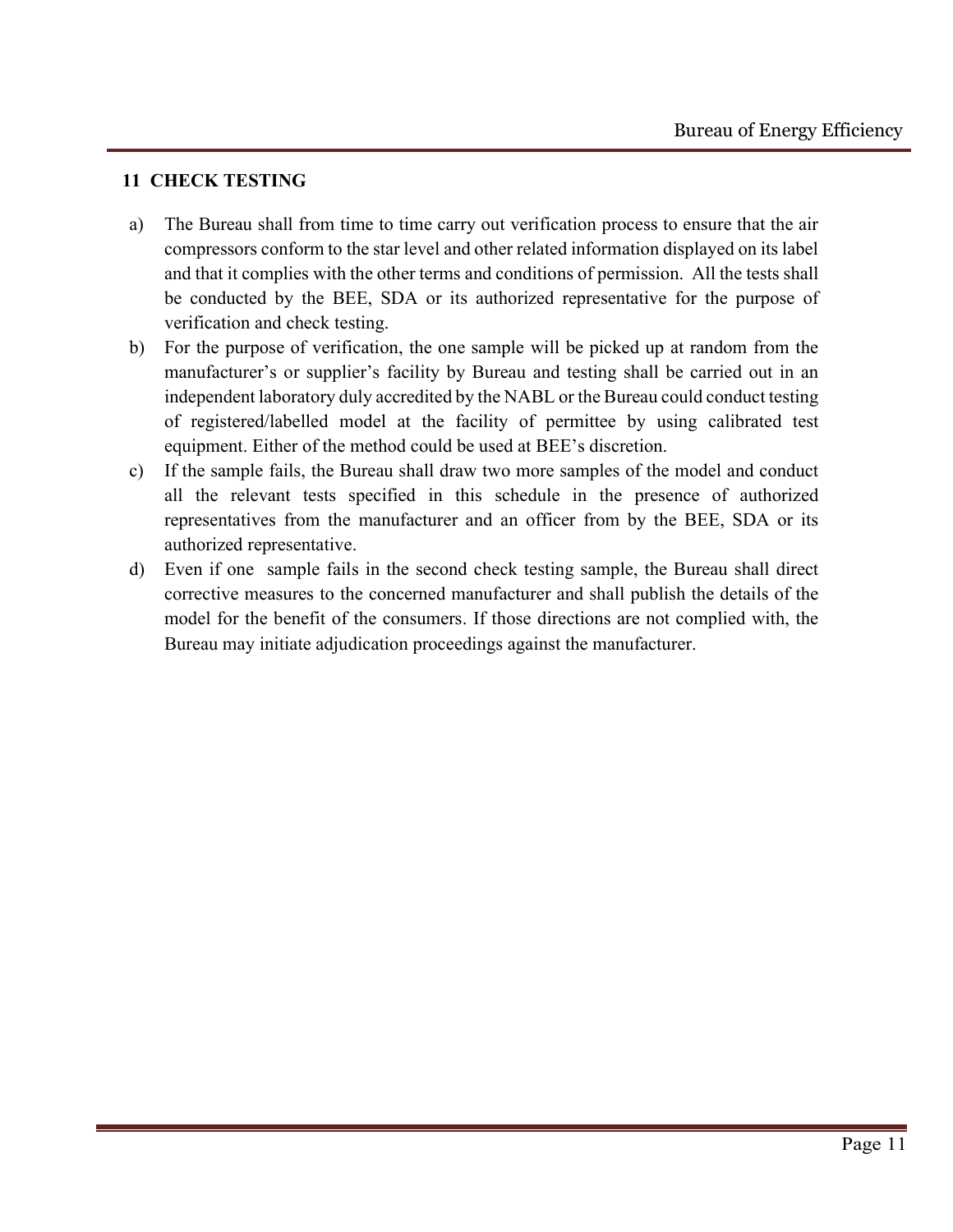

## ANNEXURE A Form for reporting test results

### 1. General details of Model

| -1                      | <b>Manufacturer/Brand:</b>                                   |
|-------------------------|--------------------------------------------------------------|
| $\overline{2}$          | <b>Model Number:</b>                                         |
| $\mathbf{3}$            | <b>Serial Number:</b>                                        |
| $\overline{\mathbf{4}}$ | <b>Type (Reciprocating/Rotary):</b>                          |
| 5                       | <b>Cooling Method (Air-</b><br>cooled/Water-cooled):         |
| 6                       | <b>Lubrication Method (Oil-</b><br>injected/Oil-lubricated): |
| $\overline{7}$          | <b>Number of Stages:</b>                                     |
| 8                       | <b>Rated Voltage (V):</b>                                    |
| 9                       | <b>Rated Frequency (Hz):</b>                                 |

# 2. Declared performance parameters

| 1              | <b>Full Load Operating Pressure</b>                                                           | kPa       |
|----------------|-----------------------------------------------------------------------------------------------|-----------|
|                |                                                                                               | (gauge    |
|                |                                                                                               | pressure) |
| $\overline{2}$ | <b>Rated Volume Flow rate at Full Load</b><br><b>Operating Pressure</b>                       | $m^3/s$   |
| $\mathbf{3}$   | <b>Drive Motor Nominal Rating</b>                                                             | kW        |
| 4              | <b>Drive Motor Nominal Efficiency</b>                                                         | percent   |
| 5              | <b>Total Package Input Power at Zero Flow</b>                                                 | kW        |
| 6              | <b>Total Package Input Power at Rated</b><br><b>Capacity and Full Load Operating Pressure</b> | kW        |
| 7              | <b>Specific Power Consumption at Rated</b>                                                    | kW/       |
|                | <b>Capacity and Full Load Operating Pressure</b>                                              | $m^3/s$   |
| 8              | <b>Isentropic Efficiency at Rated</b><br><b>Capacity and Full Load Operating Pressure</b>     | percent   |
|                |                                                                                               |           |